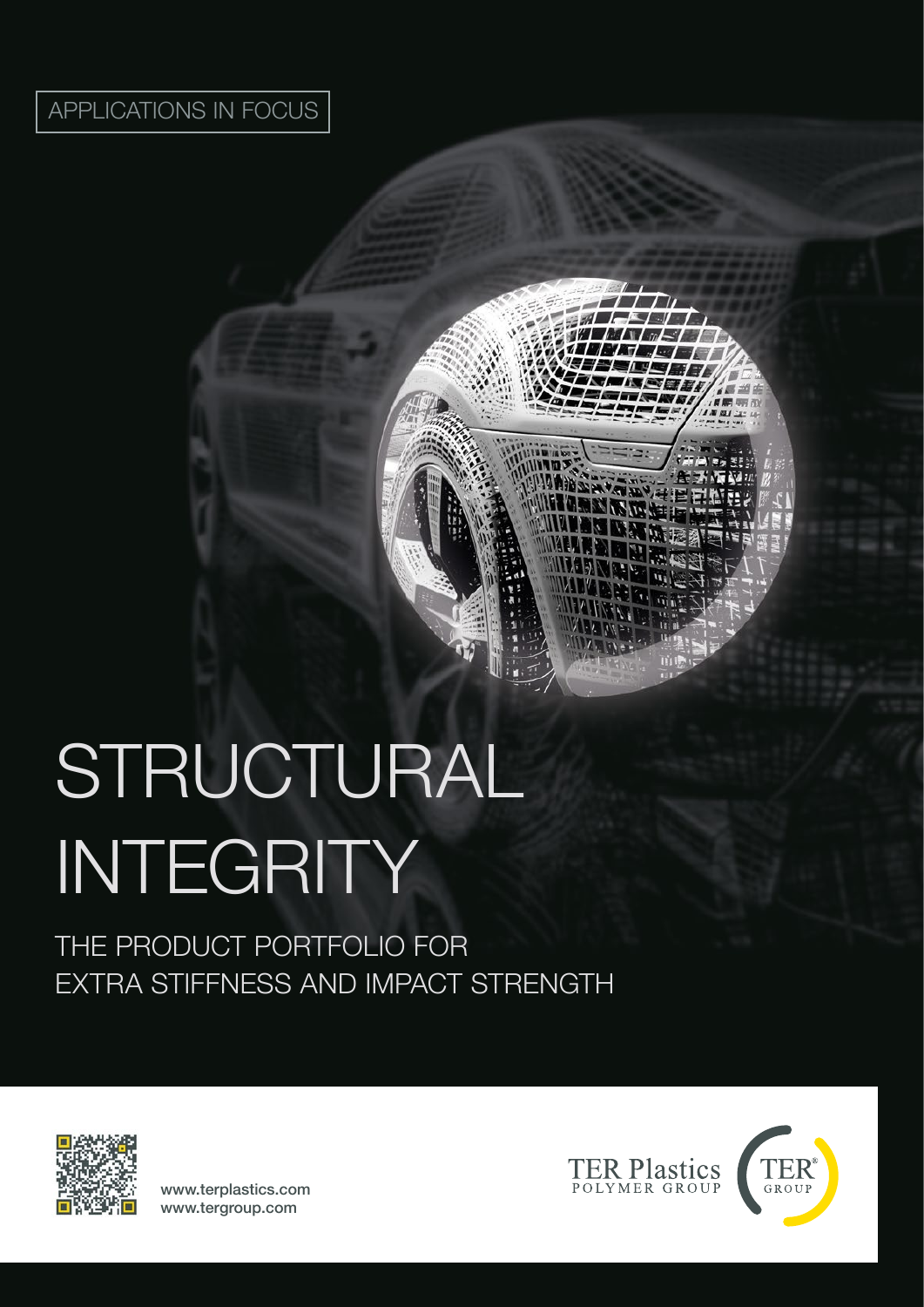

#### Structural components with high surface requirements

The TEREZ GT2 product line offers an excellent basis for meeting aesthetic and functional design requirements. This material stands for high strength and rigidity and is available with a glasfibre content of up to 60%. Low level of moisture uptake guarantees high dimensional stability. When being processed at mold temperatures of min. 100°C highest surface qualities can be achieved. The X versions stand for increased stiffness and strength perpendicular to flow.

#### Highest standards in metal replacement

The TEREZ GT3 product line is based on a PA66 Blend with a partially aromatic component. In comparison with PA66 there is much less moisture uptake and therefore constant mechanical performance in dry and conditioned state. High stiffness and strength are combined with high dimensional stability and cost effective manufacturing. An excellent product line for metal replacement. The X versions stand for increased stiffness and strength perpendicular to flow.

# Long fibre technology

Long fibre "upgraded" reinforced plastics show a perfect fit to increasing demands in creep resistance, fatigue resistance combined with high ductility compared to the short fibre versions:

- Improved dynamic load  $\sim$
- Higher ductility
- Improved creep resistance
- Reduced distortion

The production of these compounds is a result of highest know-how in textile technology combined with compounding technology. The length of the pellets can be adjusted between 6-14 mm. The long-fiber technology is based on the well approved high-performance materials TEREZ GT2, GT3 TEREZ, TEREZ HT and PA6, PA66 and PPS.



## High performance Thermosets

Phenolic resins are synthetic polymers formed as condensation products of phenols and aldehydes. Phenolic resins are proven in a broad range of applications and are the industry-standard in areas as diverse as refractories and composite parts for rail interiors. High performance Thermosets set the standard in:

- Brake pads, shoes, drum linings
- $\blacksquare$ Oil filters
- Under-the-hood parts

### Versatile engineering thermoplastics

PA6 and PA66 are being used in a wide range of applications as for example injection molded parts for automotive or sports industry and stock shapes or convoluted tubes produced in an extrusion process. The portfolio includes specially modified grades as e.g. hydrolysis modified, flameretarded, flow improved, impact modified, high stiffness and strength, but also tribologically modified.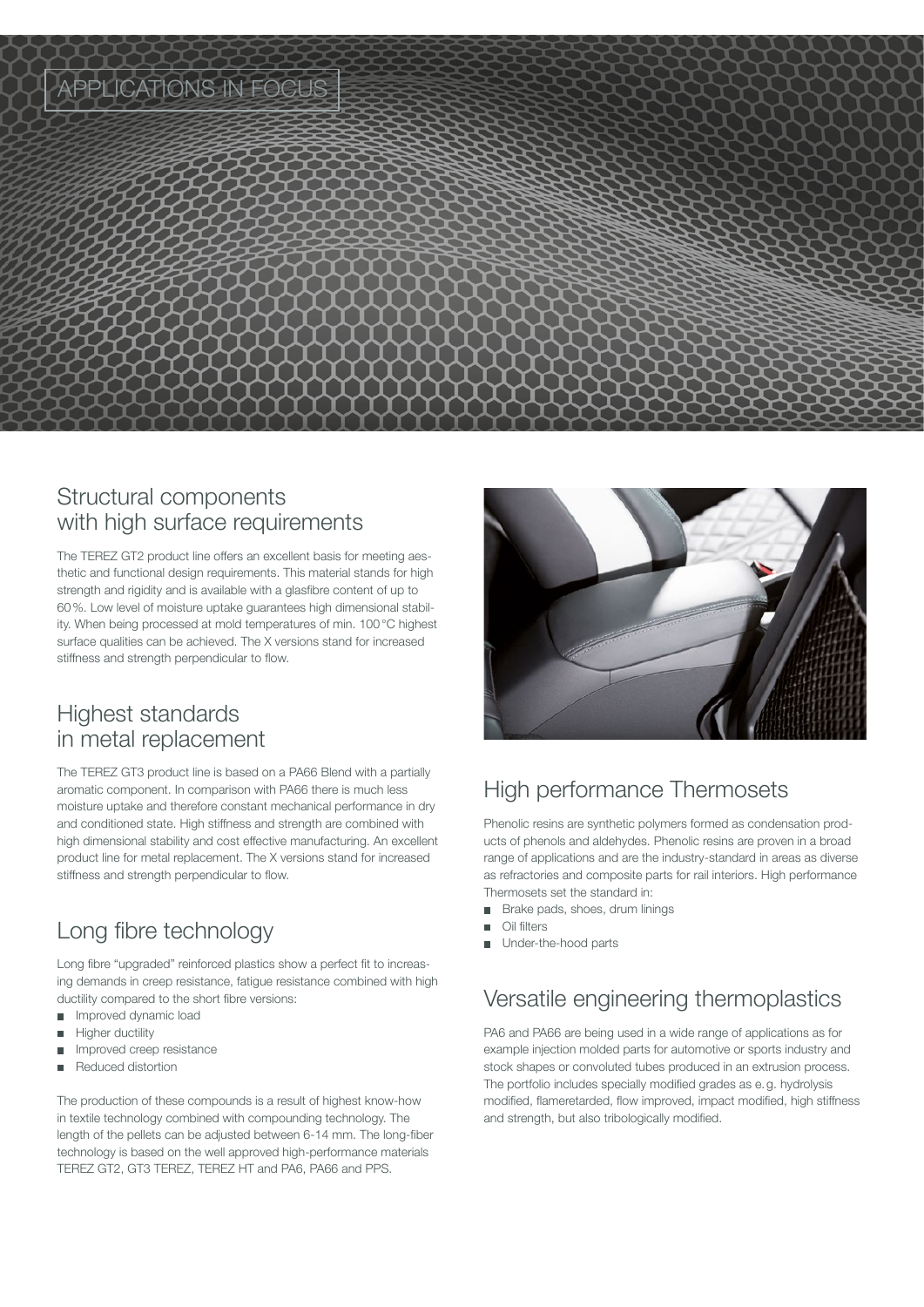



| Manufacturer | <b>Brand</b>          | Product         | <b>Key Features</b>                                                                                                      | <b>Example Applications</b>                                                                         |
|--------------|-----------------------|-----------------|--------------------------------------------------------------------------------------------------------------------------|-----------------------------------------------------------------------------------------------------|
| <b>DSM</b>   | Xytron                | <b>PPS</b>      | Outstanding strength and dimensional stability, excellent<br>chemical resistance, low water absorption                   | Waterpump impeller, throttle valve housings                                                         |
| Polyplastics | <b>DURAFIDE</b>       | <b>PPS</b>      | Very high thermal shock resistance, good dimensional, stability,<br>outstanding strength, low water absorption           | Lamp reflectors, ignition coil parts                                                                |
| <b>DSM</b>   | Akulon                | PA6             | Good sliding friction behaviour, good noise and vibration<br>absorbtion, high mechanical strength                        | Housings for electrical equipment, e.g. drills                                                      |
| Solvay       | Technyl               | PA <sub>6</sub> | Very good electrical insulation properties                                                                               | Housings, flanges, sliding elements                                                                 |
| TPP          | <b>TEREZ</b>          | PA6             | High dynamic loading capacity, quick and easy to use                                                                     | Door handles, anchor bolts                                                                          |
| <b>DSM</b>   | Akulon                | <b>PA66</b>     | Quick and easy to use, good resistance to chemicals                                                                      | Switch plates, lamp shades                                                                          |
| Solvay       | Technyl               | <b>PA66</b>     | Good viscosity even at low temperatures,<br>high thermal stability                                                       | Intake manifolds, cable plugs                                                                       |
| TPP          | <b>TEREZ</b>          | <b>PA66</b>     | High mechanical strength                                                                                                 | Rollers, seat shells and seat bases,<br>exterior mirror mountings                                   |
| <b>TPP</b>   | <b>TEREZ GT2</b>      | PA MXD6         | Low speed and volume of water absorption relative to other<br>polyamides, excellent surface reproduction, high rigidity  | Pumps, hydraulic valves, propellers                                                                 |
| <b>TPP</b>   | <b>TEREZ GT2X</b>     | PA MXD6         | Very low tendency to creep, high dimensional stability,<br>reduced tendency to warp                                      | Pneumatic switching elements, office equipment,<br>functional parts, bicycle brake components       |
| <b>TPP</b>   | <b>TEREZ GT3</b>      | PA66+PA6I       | High rigidity and strength even in a conditioned state, linear<br>thermal expansion comparable with that of aluminium    | Bearings, housings, fasteners                                                                       |
| <b>TPP</b>   | <b>TEREZ GT3X</b>     | PA66+PA6I       | Improved flow behaviour, improved surface quality,<br>optimised transverse strength, reduced tendency to warp            | Mounting hardware, switch components                                                                |
| <b>TPP</b>   | <b>TEREZ PA66 HGL</b> | <b>PA66</b>     | Good impact strength and energy absorption, increased ther-<br>mostability at the same time as improved creep resistance | Gear wheels, sports equipment,<br>agricultural machinery, furniture                                 |
| <b>TPP</b>   | <b>TEREZ PA6 HGL</b>  | PA6             | Excellent impact strength and energy absorption,<br>even at low temperatures                                             | Sports equipment, vacuum cleaner covers,<br>furniture, garden equipment                             |
| <b>TPP</b>   | <b>TEREZ PBT HGL</b>  | <b>PBT</b>      | High dimensional stability, good insulating properties, low<br>tendency to creep, good low-temperature impact strength   | Electric mirror adjustment, accelerator<br>and clutch pedal                                         |
| <b>TPP</b>   | <b>TEREZ GT2 HGL</b>  | PA MXD6         | Very high strength and rigidity with low water absorption,<br>excellent surface reproduction, low warping                | Pumps, hydraulic valves, propellers,<br>pump housings                                               |
| TPP          | <b>TEREZ PPS HGL</b>  | <b>PPS</b>      | High thermostability and chemical resistance,<br>inherently flame-resistant                                              | Pumps, fuel injector systems, flanges,<br>dampers and hot air nozzles                               |
| <b>TPP</b>   | <b>TEREZ HT HGL</b>   | <b>PPA</b>      | Very high rigidity and outstanding creep resistance,<br>improved dynamic loading capacity                                | Automotive parts in the oil and brake circuits, oil<br>modules, engine components                   |
| <b>TPP</b>   | <b>TEREZ GT3 HGL</b>  | PA66+PA6I       | High strength and rigidity even in a conditioned state,<br>significantly improved crash performance                      | Pump housings, mounting hardware,<br>dashboards, centre consoles, airbags                           |
| Hexion       | <b>Bakelite</b>       | PF              | High temperature stability, corrosion resistance,<br>very low creep                                                      | Pulleys, (bicycle) brake pistons, functional parts,<br>gas meters                                   |
| Hexion       | <b>Bakelite</b>       | UP              | Very low thermal expansion, very good flame resistance                                                                   | Cooker knobs, cooker mouldings,<br>power control switches                                           |
| Hexion       | Keripol               | UP              | Very high creep resistance, very good insulating properties                                                              | Fitting components, circuit breakers<br>and motor protection switches                               |
| Hexion       | <b>Bakelite</b>       | EP              | No stress-corrosion cracking, maximum chemical<br>resistance, high temperature resistance                                | Spark plug connectors, high-voltage components in<br>the electrical ignition system, magnetic coils |